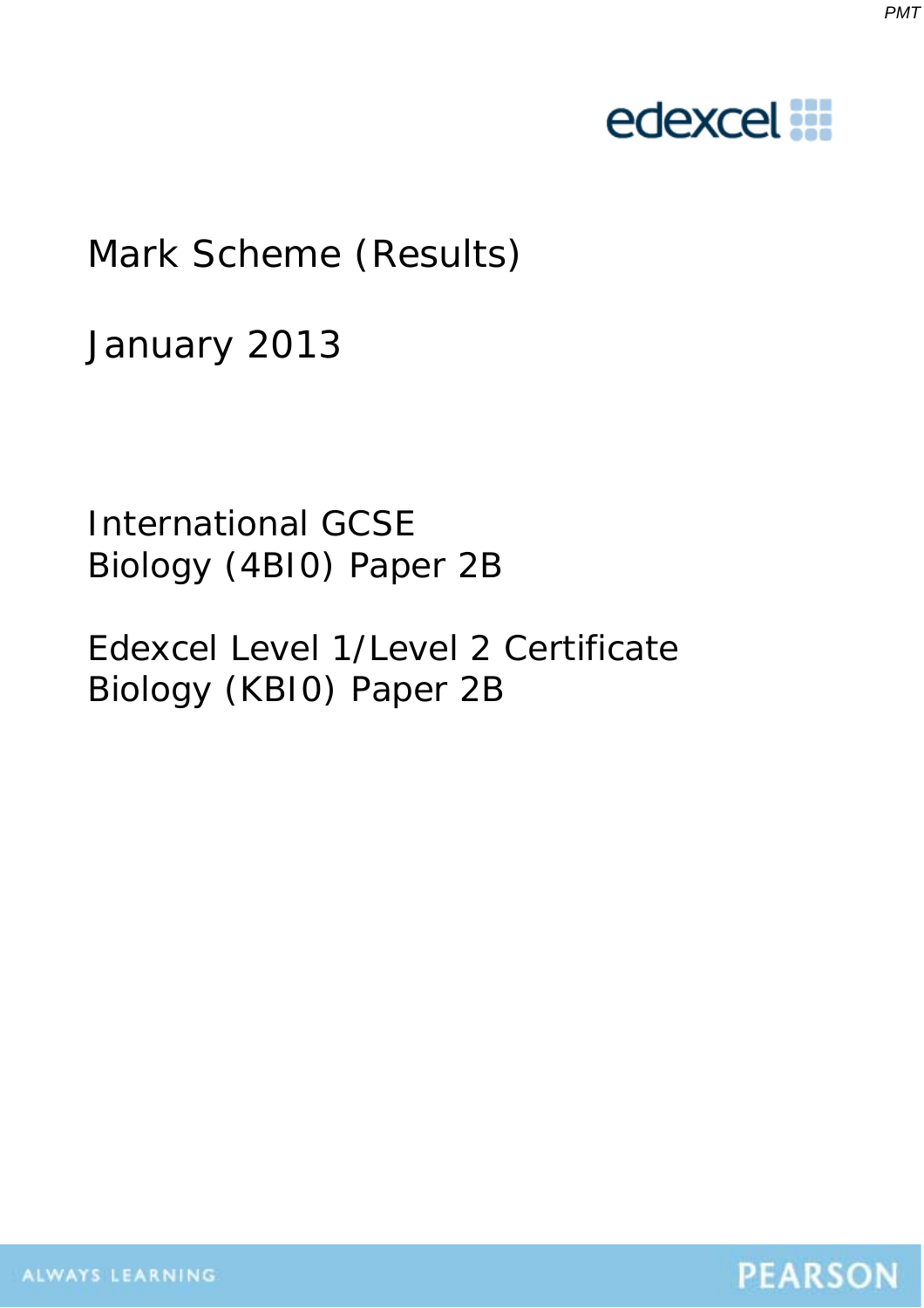*PMT*

### **Edexcel and BTEC Qualifications**

Edexcel and BTEC qualifications come from Pearson, the world's leading learning company. We provide a wide range of qualifications including academic, vocational, occupational and specific programmes for employers. For further information visit our qualifications websites at www.edexcel.com or www.btec.co.uk for our BTEC qualifications.

Alternatively, you can get in touch with us using the details on our contact us page at www.edexcel.com/contactus.

If you have any subject specific questions about this specification that require the help of a subject specialist, you can speak directly to the subject team at Pearson. Their contact details can be found on this link: www.edexcel.com/teachingservices.

You can also use our online Ask the Expert service at www.edexcel.com/ask. You will need an Edexcel username and password to access this service.

### **Pearson: helping people progress, everywhere**

Our aim is to help everyone progress in their lives through education. We believe in every kind of learning, for all kinds of people, wherever they are in the world. We've been involved in education for over 150 years, and by working across 70 countries, in 100 languages, we have built an international reputation for our commitment to high standards and raising achievement through innovation in education. Find out more about how we can help you and your students at: www.pearson.com/uk

January 2013 Publications Code UG034268 All the material in this publication is copyright © Pearson Education Ltd 2013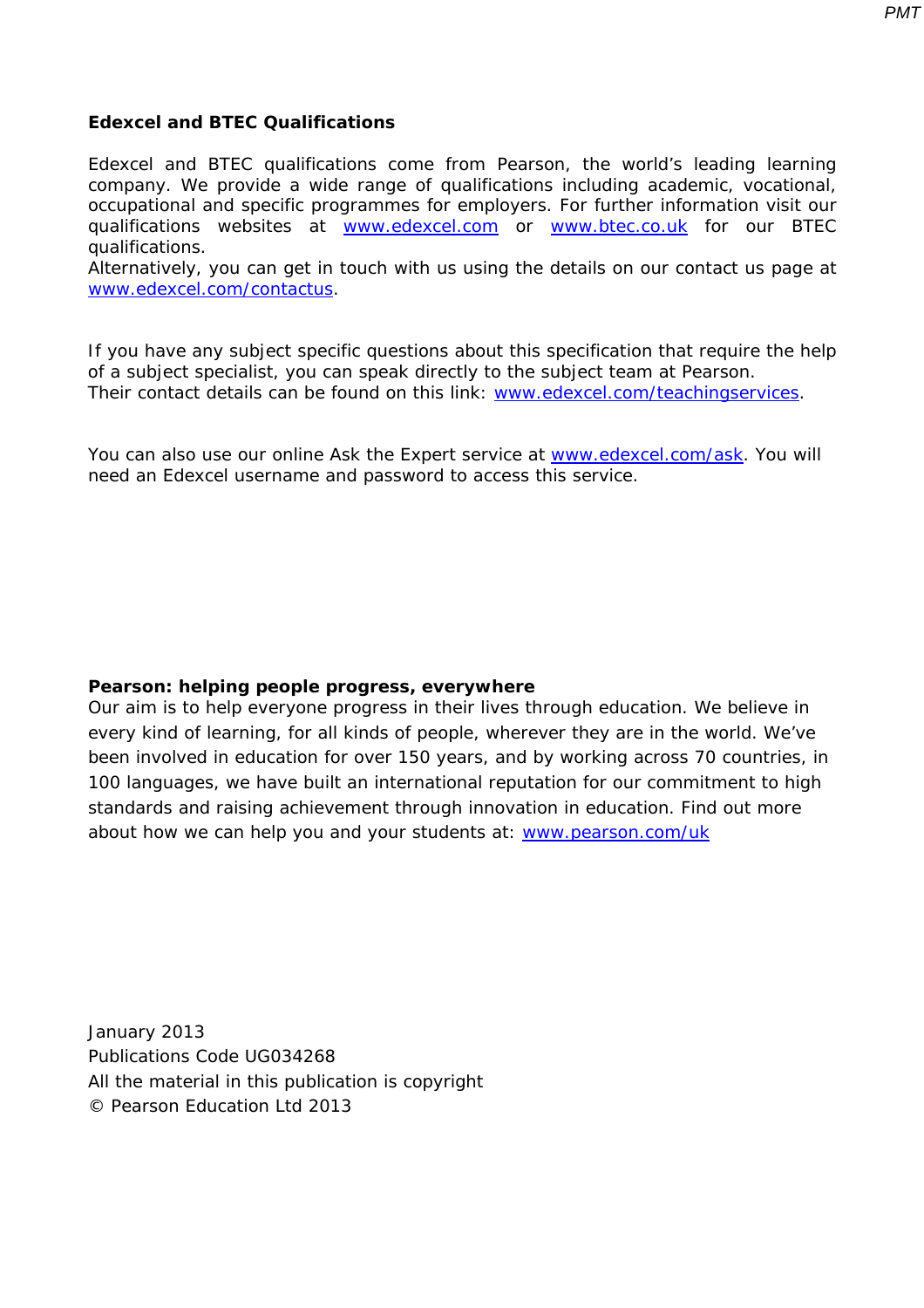| Question<br>number  | <b>Answer</b>                                                                                                                                                                                                                                                                                                                                                                                   | <b>Notes</b>                                                        | <b>Marks</b>        |
|---------------------|-------------------------------------------------------------------------------------------------------------------------------------------------------------------------------------------------------------------------------------------------------------------------------------------------------------------------------------------------------------------------------------------------|---------------------------------------------------------------------|---------------------|
| $\mathbf{1}$<br>(a) | DNA / part of a chromosome / eq;<br>codes for protein / makes protein / determines<br>characteristic / determines named<br>characteristic / eq;                                                                                                                                                                                                                                                 |                                                                     | $\overline{2}$      |
| (b)                 | (release/ produce) lots of eggs / more eggs /<br>ovulate more / eq;                                                                                                                                                                                                                                                                                                                             | need idea of larger<br>quantity                                     | 1                   |
| (c)                 | uterus / womb;                                                                                                                                                                                                                                                                                                                                                                                  |                                                                     | $\mathbf{1}$        |
| (d)                 | smoking / (having) cigarette / (having)<br>tobacco;                                                                                                                                                                                                                                                                                                                                             |                                                                     | $\mathbf{1}$        |
| (e)                 | 50(%)                                                                                                                                                                                                                                                                                                                                                                                           |                                                                     | 1                   |
| (f)<br>(i)          | protein/blood clotting factor digested/destroyed<br>(by acid) $/$ eq;                                                                                                                                                                                                                                                                                                                           | allow broken down<br>ignore need to<br>separate from milk           | 1                   |
| (ii)<br>(g)         | glucose;<br>(more) respiration / energy / ATP;<br>milk / meat production / growth / eq;<br>transplant / transplantation;<br>(more) hearts available / less shortage / less<br>waiting time / no need for donors / few donors<br>/ lowers demand / eq;<br>less immune response / less rejection / human<br>proteins / human DNA / human genes / tissue<br>type / better match / compatible / eq; | ignore sugar<br>ignore work for<br>longer / reduce heart<br>attacks | $\overline{2}$<br>3 |
|                     | less deaths / live longer / eq;                                                                                                                                                                                                                                                                                                                                                                 |                                                                     |                     |
|                     |                                                                                                                                                                                                                                                                                                                                                                                                 | <b>Total</b>                                                        | 12                  |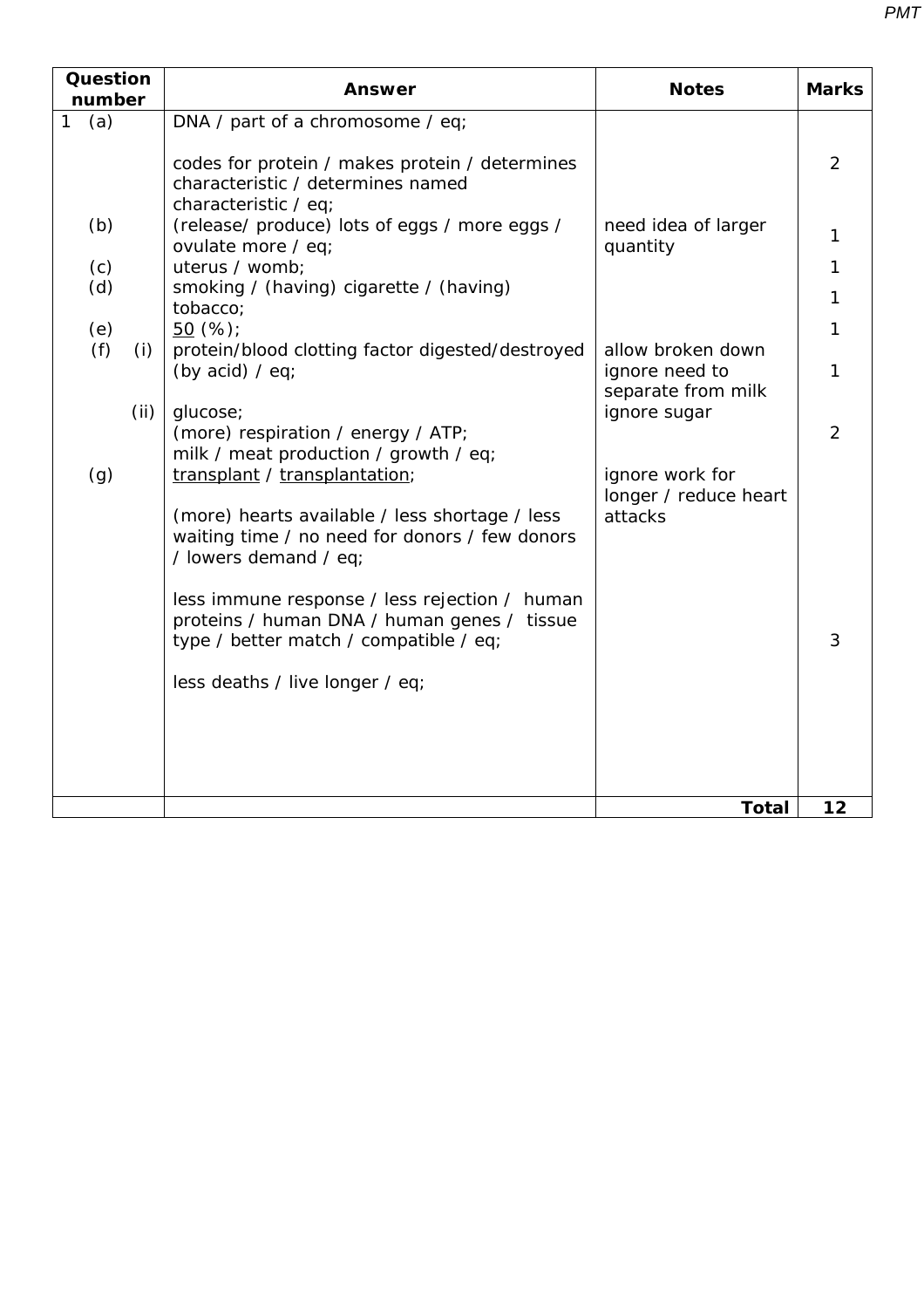| Question<br>number | <b>Answer</b>                                                                                                                                                                                                                                                                                                                                           | <b>Notes</b>                                                                       | <b>Marks</b>   |
|--------------------|---------------------------------------------------------------------------------------------------------------------------------------------------------------------------------------------------------------------------------------------------------------------------------------------------------------------------------------------------------|------------------------------------------------------------------------------------|----------------|
| 2(a)               | 120 to $136$ ;<br>within range of 60 to $68 = 1$<br>an indication of times $2 = 1$                                                                                                                                                                                                                                                                      | any number in working<br>times $2 = 1$<br>eg. $50 \times 2 = 100$ gets<br>one mark | 1              |
| (b)                | $0.00138 / 0.0014 / 1.38 \times 10^{-3}$ ;<br>allow one mark for 0.2/6 or 0.03(3) or 0.2/24 or<br>0.008 in working                                                                                                                                                                                                                                      |                                                                                    | $\overline{2}$ |
| (c)                | surface (area) covered or exposed / side of leaf<br>covered or exposed / place where jelly put / eq;                                                                                                                                                                                                                                                    | ignore quantity of jelly                                                           | 1              |
| (d)                | (loss of) mass / weight;                                                                                                                                                                                                                                                                                                                                |                                                                                    | $\mathbf{1}$   |
| (e)                | light / wind / humidity / temperature / time /<br>species / eq;                                                                                                                                                                                                                                                                                         |                                                                                    | $\mathbf{1}$   |
| (f)<br>(i)         | Mass lost<br>Leaf<br>Most<br>A<br>$\mathcal{C}$<br>B<br>$D$ ; ;<br>Least                                                                                                                                                                                                                                                                                | if wrong order then<br>allow one mark for A<br>before D<br>OR C before B           | $\overline{2}$ |
| (ii)               | stomata;<br>(more) on lower surface / (fewer) on upper<br>surface / eq;<br>A no surface covered most mass lost /water lost<br>C upper surface covered next most mass/water<br>lost<br>B lower surface covered less mass /water lost<br>D both surfaces covered least mass /water lost<br>sensible link between leaf coverage and loss of<br>mass/water; | ignore guard cells<br>allow converse<br>between surface<br>exposed and mass lost   | 3              |
|                    |                                                                                                                                                                                                                                                                                                                                                         | <b>Total</b>                                                                       | 12             |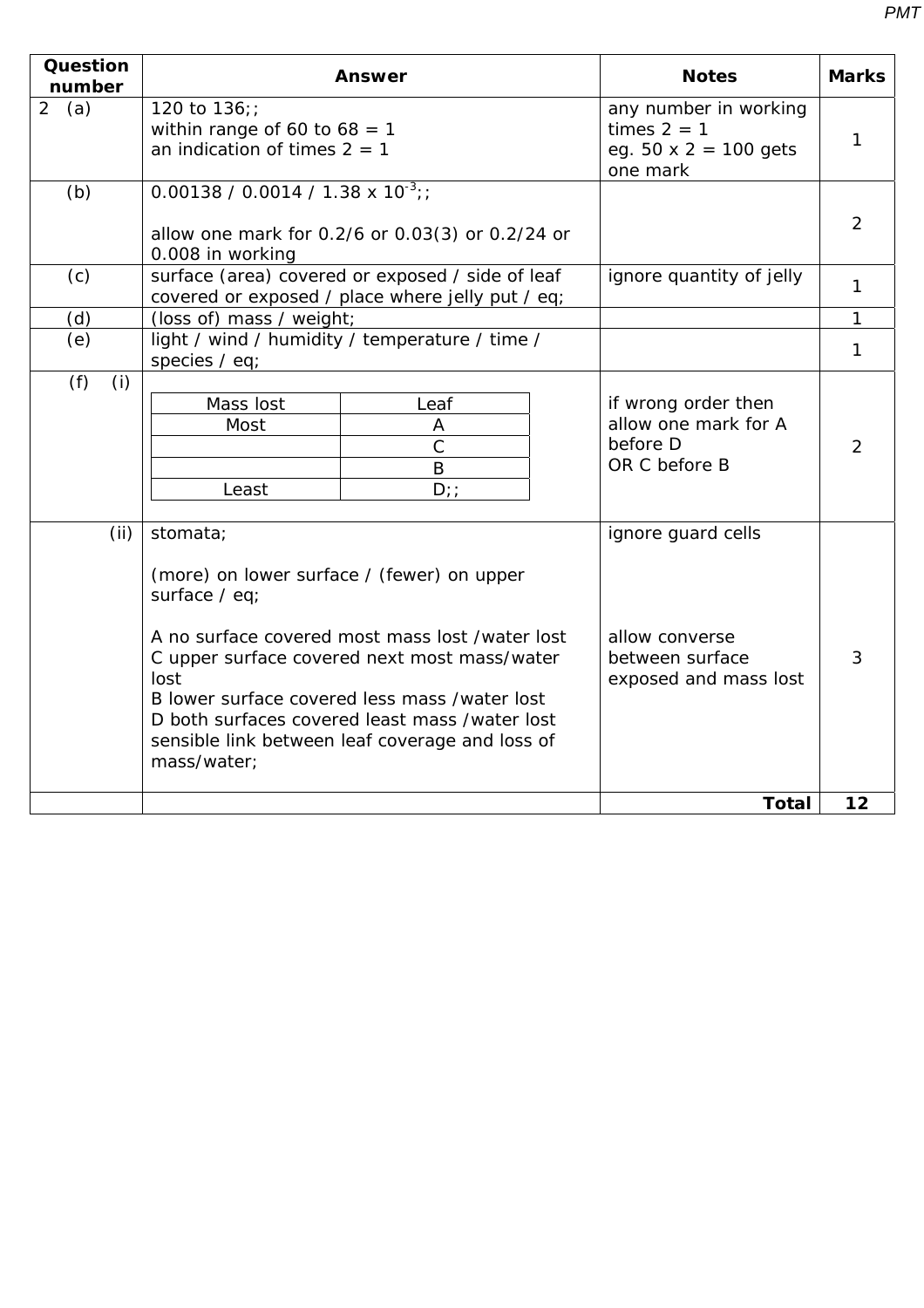| Question<br>number | <b>Answer</b>                                                                                                                                                                                             | <b>Notes</b>                                                                                                 | <b>Marks</b>   |
|--------------------|-----------------------------------------------------------------------------------------------------------------------------------------------------------------------------------------------------------|--------------------------------------------------------------------------------------------------------------|----------------|
| 3<br>(a)           | temperature recorder / eq;<br>cooling jacket / cooling water / water in if<br>hot $/$ eq;                                                                                                                 |                                                                                                              | $\overline{2}$ |
| (b)                | respiration produces heat;<br>enzymes;<br>denatured / destroyed / eq;<br>optimum;<br>best growth / maximum growth / more<br>product / eq;<br>microorganisms killed / eq;                                  |                                                                                                              | $\overline{2}$ |
| (c)                | mixing / distributing oxygen / air;<br>for respiration;<br>mixing / distributing nutrients /<br>microorganisms;<br>for growth;<br>mixing / distributing heat / temperature;<br>for respiration / enzymes; | mix air and<br>$heat = 2$                                                                                    | $\overline{2}$ |
| (d)                | pH / acidity / alkalinity;<br>enzymes;<br>oxygen;<br>respiration;<br>(other) microorganisms / sterility;<br>competition /<br>contamination / less product / eq;                                           | mark in<br>discrete<br>pairs<br>ignore air                                                                   | $\overline{2}$ |
| (e)                | insulin / penicillin / antibiotic / Fusarium /<br>mycoprotein / any named GM product / eq;                                                                                                                | ignore<br>bacteria /<br>fungus /<br>cheese /<br>yoghurt /<br>beer /<br>ethanol /<br>medicine<br><b>Total</b> | 1<br>9         |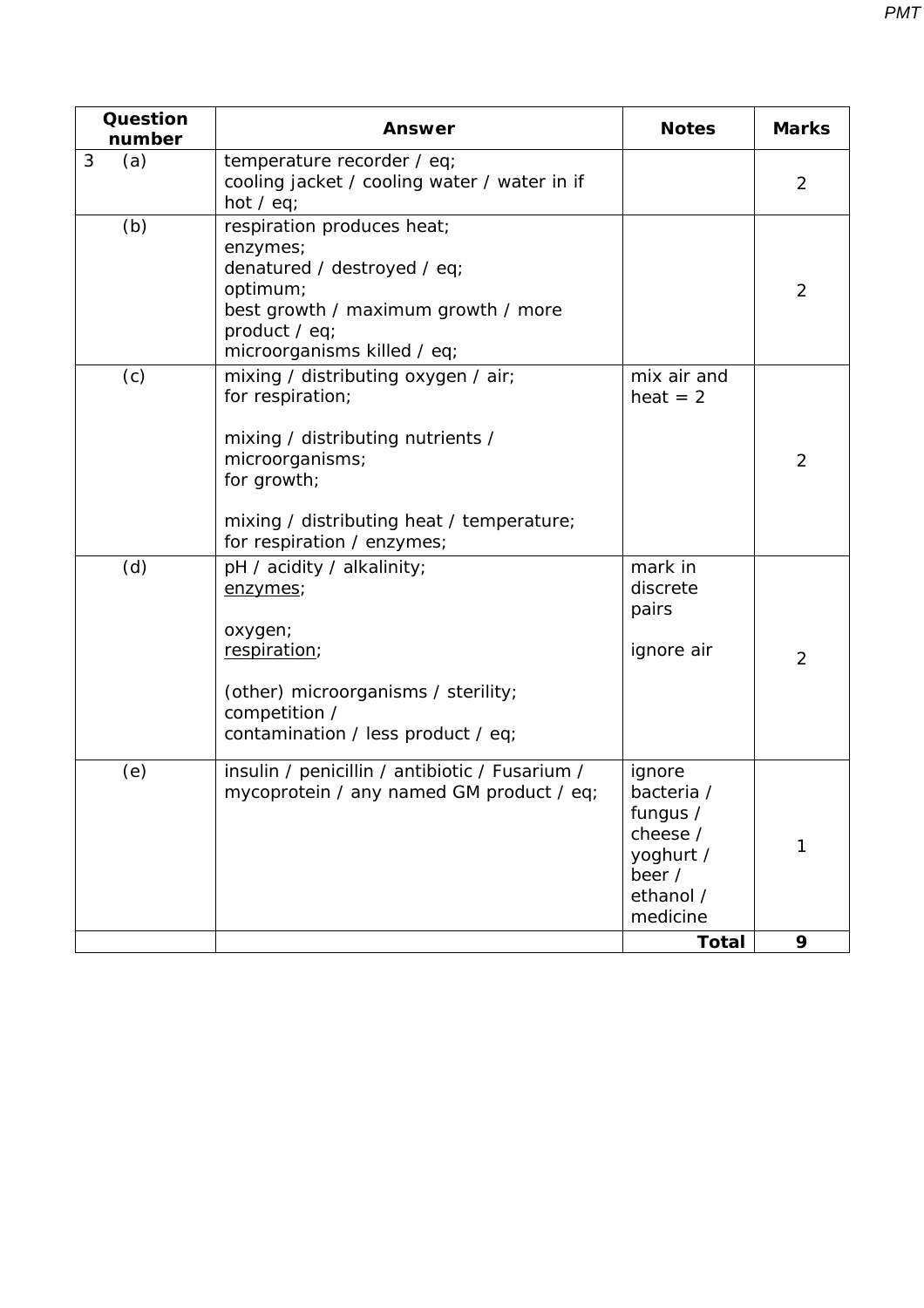| Question<br>number |       | <b>Answer</b>                                                                                                                   | <b>Notes</b>                                           | <b>Marks</b> |
|--------------------|-------|---------------------------------------------------------------------------------------------------------------------------------|--------------------------------------------------------|--------------|
| (a)<br>4           | (i)   | B;                                                                                                                              |                                                        |              |
|                    | (ii)  | $A^T$                                                                                                                           |                                                        |              |
|                    | (iii) | C <sub>i</sub>                                                                                                                  |                                                        |              |
| (b)                | (i)   | zygote;                                                                                                                         |                                                        |              |
|                    | (ii)  | mitosis ;                                                                                                                       |                                                        |              |
|                    | (iii) | diploid with 46 chromosomes;                                                                                                    | ignore tick cross<br>hybrid<br>two ticks present $= 0$ |              |
| (c)                |       | placenta;<br>from mother's blood;<br>diffusion / high conc. to low conc.;<br>large surface area / thin / eq;<br>umbilical cord; | ignore gas exchange /<br>ignore carried                | 3            |
|                    |       |                                                                                                                                 | <b>Total</b>                                           | 9            |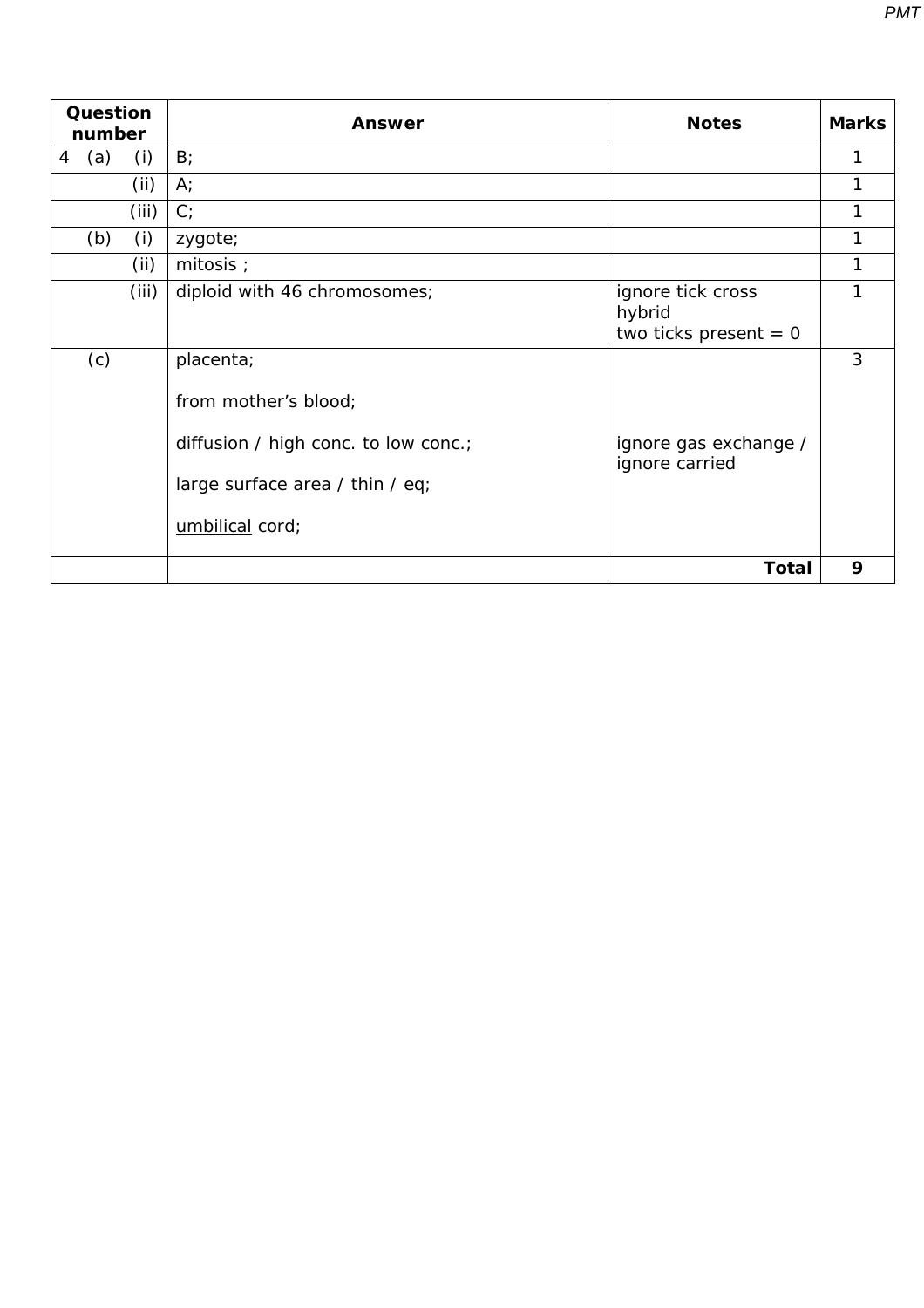| Question<br>number | Answer                                                                                                                                                                 | <b>Notes</b>                                                                     | <b>Marks</b> |
|--------------------|------------------------------------------------------------------------------------------------------------------------------------------------------------------------|----------------------------------------------------------------------------------|--------------|
| 5<br>(a)           | cell membrane;<br>cytoplasm;<br>plasmid;<br>nucleoid / chromosome / DNA once;                                                                                          | reject nucleus /<br>nucleolus<br>ignore vacuole /<br>ribosomes /<br>mitochondria | 3            |
| (b)<br>(i)         | enzymes;<br>optimum;<br>denatured / destroyed / eq;                                                                                                                    | ignore references to<br>low pH and high pH                                       | 2            |
| (ii)               | amino acids;<br>protein / DNA;                                                                                                                                         |                                                                                  | 2            |
| (iii)              | active transport / active uptake;<br>low to high conc. / against conc. gradient / eq;<br>respiration / energy / ATP;<br>root hair (cells);<br>large surface area / eq; |                                                                                  | 3            |
| (i)<br>(c)         | X at 100;                                                                                                                                                              | allow any indication<br>at 100                                                   |              |
| (ii)               | $11.1\%$ ;<br>allow one mark for 8000 or 7200 or 800 in<br>working                                                                                                     |                                                                                  | 2            |
| (iii)              | nitrate (already) in soil / nitrogen fixing<br>bacteria / nitrification / organic material in soil /<br>eq;                                                            |                                                                                  |              |
|                    |                                                                                                                                                                        | Total                                                                            | 15           |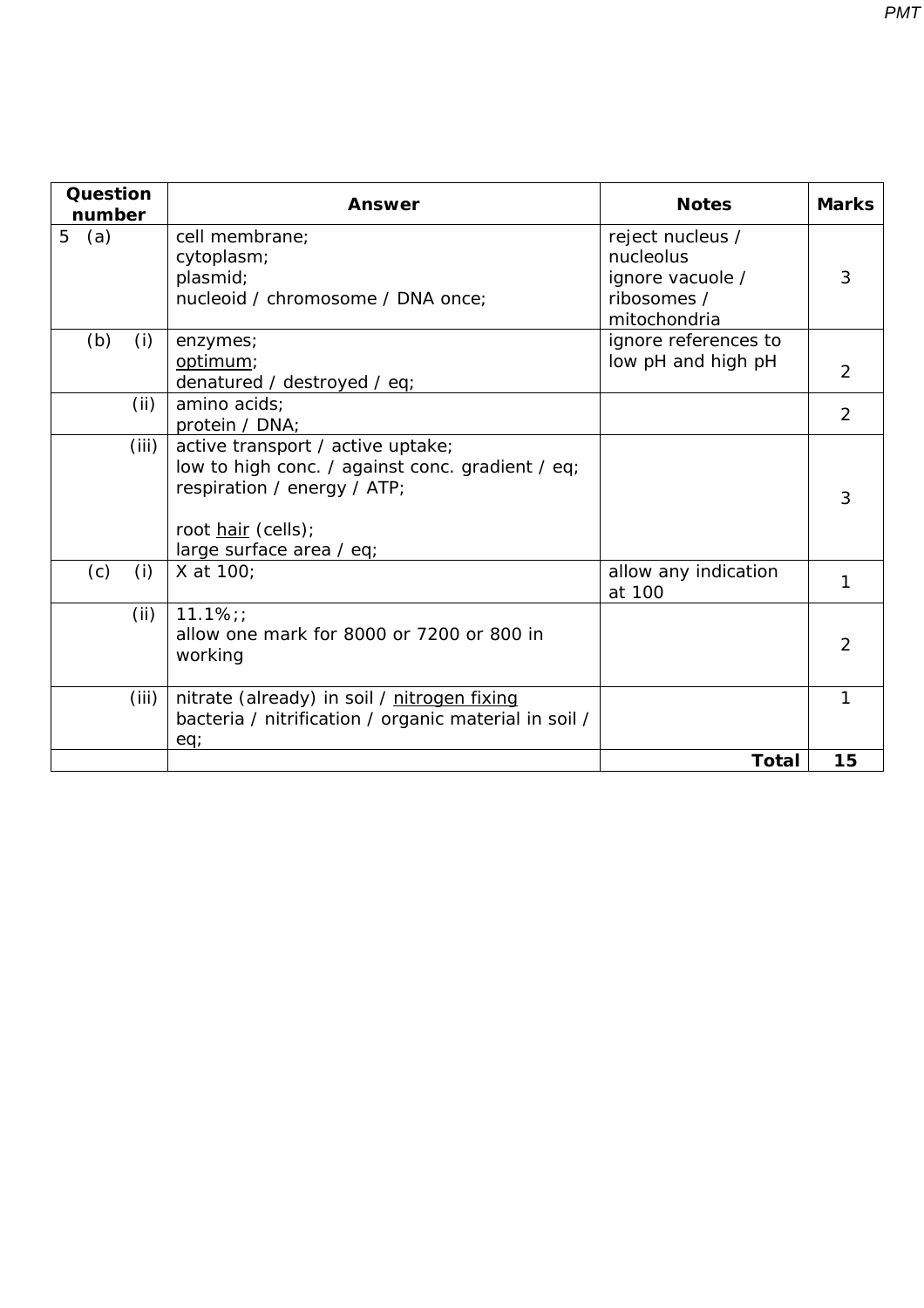| Question<br>number | Answer                                                                                                                                                                                                                                                                                                                                                                                                                                                                                                                                     | <b>Notes</b>                                                                               | <b>Marks</b>        |
|--------------------|--------------------------------------------------------------------------------------------------------------------------------------------------------------------------------------------------------------------------------------------------------------------------------------------------------------------------------------------------------------------------------------------------------------------------------------------------------------------------------------------------------------------------------------------|--------------------------------------------------------------------------------------------|---------------------|
| (a)<br>6<br>(b)    | smaller surface area to volume ratio;<br>less heat loss / more energy measured / eq;<br>heats up slowly / avoid boiling / eq;<br>insulation / lid / cover / eq;<br>less heat/energy loss;<br>burning food close to tube / eq;<br>less heat/energy loss;<br>quick transfer of burning food / eq;<br>less heat/energy loss;<br>stir $/$ eq;<br>even temperature;<br>avoid draft / wind;<br>less heat/energy loss;<br>digital thermometer;<br>precision / eq;<br>use calorimeter / burn in oxygen;<br>all food burnt / less heat/energy loss; | accept converse<br>mark in discrete pairs<br>reject idea of more<br>bread<br>ignore repeat | 2<br>$\overline{2}$ |
|                    |                                                                                                                                                                                                                                                                                                                                                                                                                                                                                                                                            | <b>Total</b>                                                                               | 4                   |